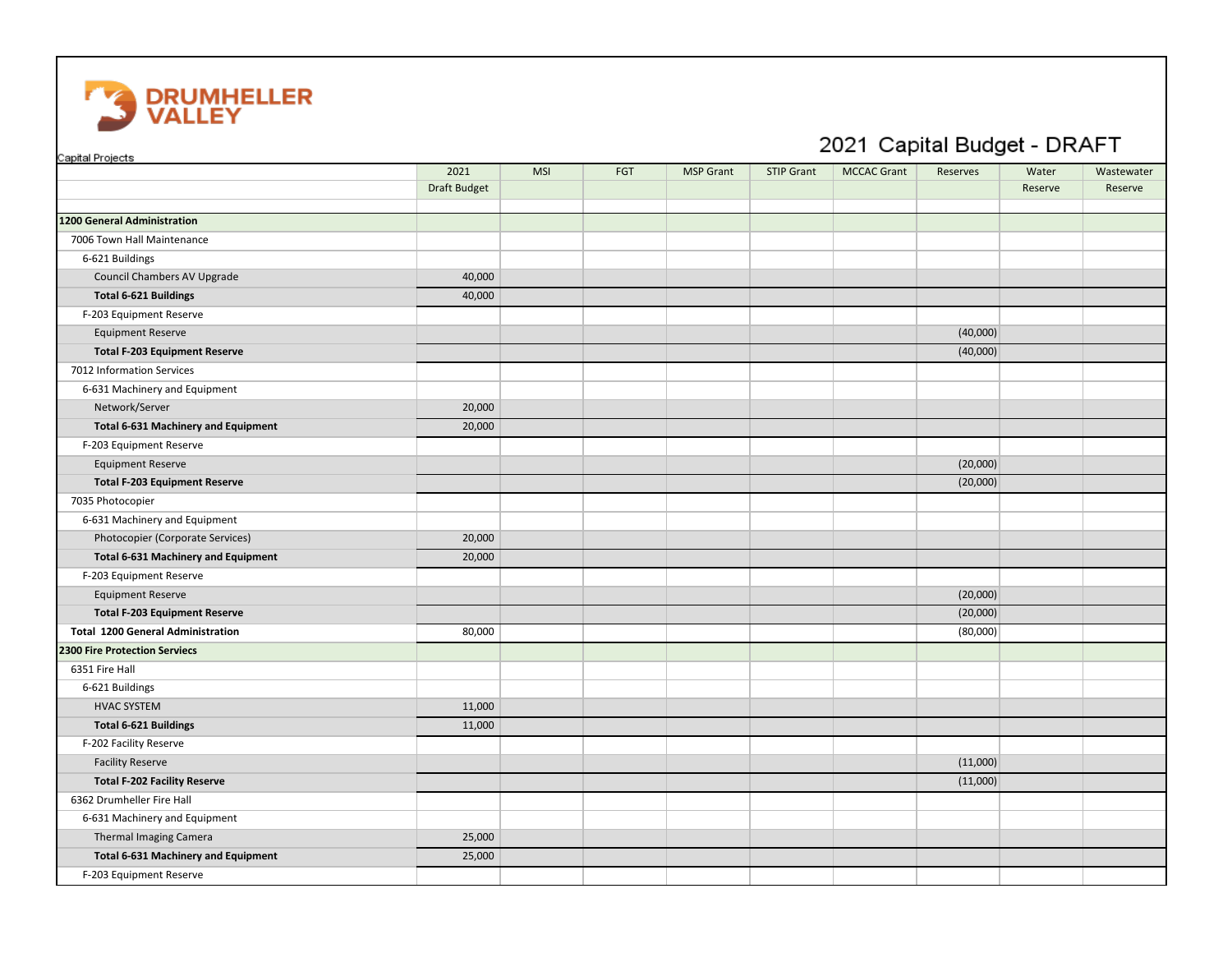

| Capital Projects                           |              |            |     |                  |                   |                    |          |         |            |
|--------------------------------------------|--------------|------------|-----|------------------|-------------------|--------------------|----------|---------|------------|
|                                            | 2021         | <b>MSI</b> | FGT | <b>MSP Grant</b> | <b>STIP Grant</b> | <b>MCCAC Grant</b> | Reserves | Water   | Wastewater |
|                                            | Draft Budget |            |     |                  |                   |                    |          | Reserve | Reserve    |
|                                            |              |            |     |                  |                   |                    |          |         |            |
| <b>Equipment Reserve</b>                   |              |            |     |                  |                   |                    | (25,000) |         |            |
| <b>Total F-203 Equipment Reserve</b>       |              |            |     |                  |                   |                    | (25,000) |         |            |
| 7016 600 Series Emergency Services - Fire  |              |            |     |                  |                   |                    |          |         |            |
| 6-651 Vehicles                             |              |            |     |                  |                   |                    |          |         |            |
| Water Tanker Truck (2)                     | 350,000      |            |     |                  |                   |                    |          |         |            |
| Convert Unit #4 to Tanker                  | 15,000       |            |     |                  |                   |                    |          |         |            |
| Total 6-651 Vehicles                       | 365,000      |            |     |                  |                   |                    |          |         |            |
| F-102 MSI Capital                          |              |            |     |                  |                   |                    |          |         |            |
| MSI Capital                                |              | (365,000)  |     |                  |                   |                    |          |         |            |
| Total F-102 MSI Capital                    |              | (365,000)  |     |                  |                   |                    |          |         |            |
| <b>Total 2300 Fire Protection Serviecs</b> | 401,000      | (365,000)  |     |                  |                   |                    | (36,000) |         |            |
| 3100 Common Services                       |              |            |     |                  |                   |                    |          |         |            |
| 6332 Shop 'A': Building                    |              |            |     |                  |                   |                    |          |         |            |
| 6-621 Buildings                            |              |            |     |                  |                   |                    |          |         |            |
| <b>Fabric Building</b>                     | 158,000      |            |     |                  |                   |                    |          |         |            |
| <b>Total 6-621 Buildings</b>               | 158,000      |            |     |                  |                   |                    |          |         |            |
| F-102 MSI Capital                          |              |            |     |                  |                   |                    |          |         |            |
| <b>MSI</b>                                 |              | (158,000)  |     |                  |                   |                    |          |         |            |
| Total F-102 MSI Capital                    |              | (158,000)  |     |                  |                   |                    |          |         |            |
| 6901 Vehicles                              |              |            |     |                  |                   |                    |          |         |            |
| 6-651 Vehicles                             |              |            |     |                  |                   |                    |          |         |            |
| Vehicles - Town Hall                       | 38,000       |            |     |                  |                   |                    |          |         |            |
| Total 6-651 Vehicles                       | 38,000       |            |     |                  |                   |                    |          |         |            |
| F-203 Equipment Reserve                    |              |            |     |                  |                   |                    |          |         |            |
| <b>Equipment Reserve</b>                   |              |            |     |                  |                   |                    | (38,000) |         |            |
| <b>Total F-203 Equipment Reserve</b>       |              |            |     |                  |                   |                    | (38,000) |         |            |
| 6902 Light Duty Trucks                     |              |            |     |                  |                   |                    |          |         |            |
| 6-651 Vehicles                             |              |            |     |                  |                   |                    |          |         |            |
| 2 @ 1/2 ton extended cabs                  | 72,000       |            |     |                  |                   |                    |          |         |            |
| Total 6-651 Vehicles                       | 72,000       |            |     |                  |                   |                    |          |         |            |
| F-203 Equipment Reserve                    |              |            |     |                  |                   |                    |          |         |            |
| <b>Equipment Reserve</b>                   |              |            |     |                  |                   |                    | (72,000) |         |            |
| <b>Total F-203 Equipment Reserve</b>       |              |            |     |                  |                   |                    | (72,000) |         |            |
| 7013 300 Series Heavy Duty Trucks          |              |            |     |                  |                   |                    |          |         |            |
| 6-651 Vehicles                             |              |            |     |                  |                   |                    |          |         |            |
| Tandem - Dump Box                          | 35,000       |            |     |                  |                   |                    |          |         |            |

## 2021 Capital Budget - DRAFT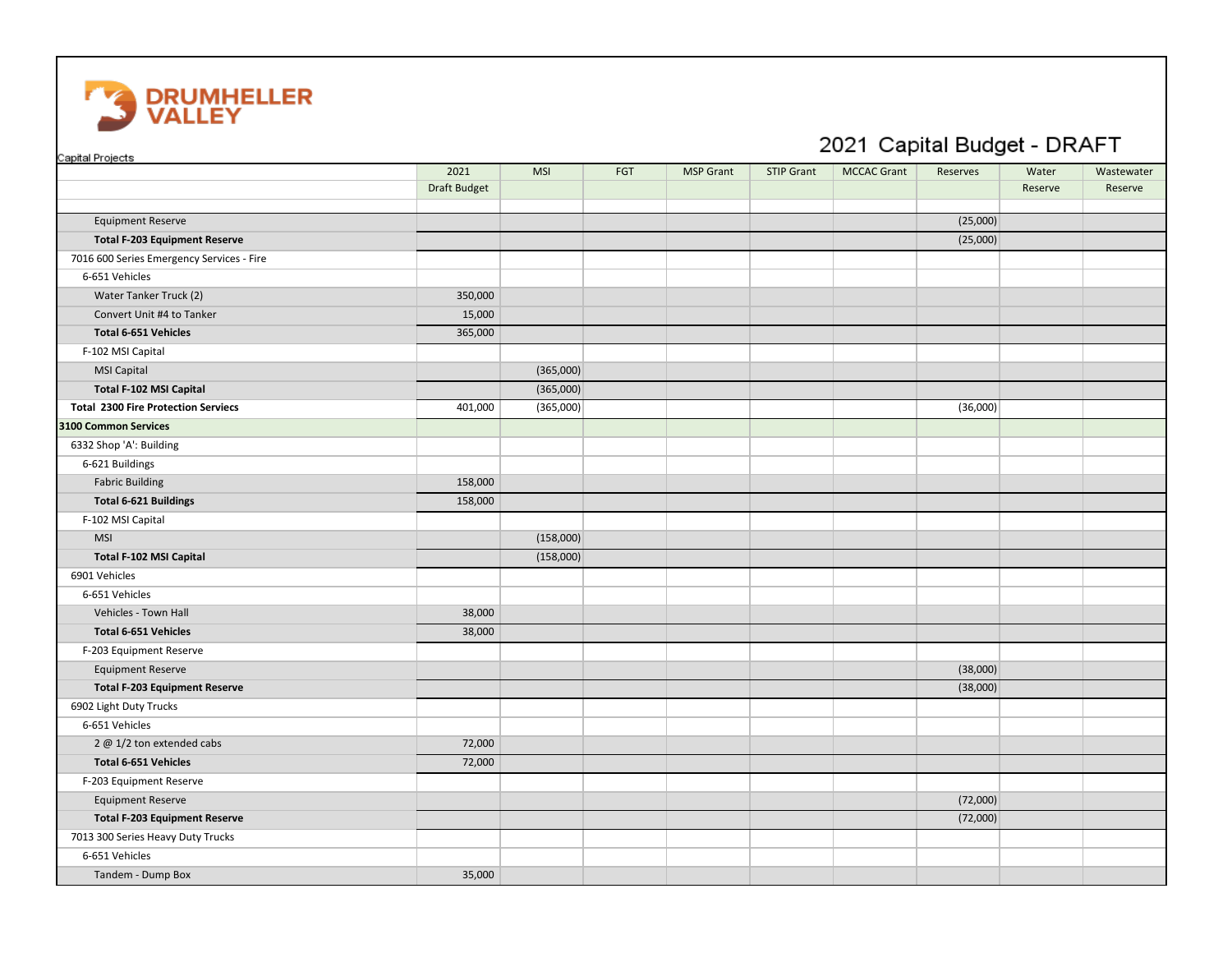

| Capital Projects                           |                     |            |           |                  |                   |                    |            |         |            |
|--------------------------------------------|---------------------|------------|-----------|------------------|-------------------|--------------------|------------|---------|------------|
|                                            | 2021                | <b>MSI</b> | FGT       | <b>MSP Grant</b> | <b>STIP Grant</b> | <b>MCCAC Grant</b> | Reserves   | Water   | Wastewater |
|                                            | <b>Draft Budget</b> |            |           |                  |                   |                    |            | Reserve | Reserve    |
|                                            |                     |            |           |                  |                   |                    |            |         |            |
| Total 6-651 Vehicles                       | 35,000              |            |           |                  |                   |                    |            |         |            |
| F-203 Equipment Reserve                    |                     |            |           |                  |                   |                    |            |         |            |
| <b>Equipment Reserve</b>                   |                     |            |           |                  |                   |                    | (35,000)   |         |            |
| <b>Total F-203 Equipment Reserve</b>       |                     |            |           |                  |                   |                    | (35,000)   |         |            |
| 7014 400 Series - Heavy Duty Equipment     |                     |            |           |                  |                   |                    |            |         |            |
| 6-631 Machinery and Equipment              |                     |            |           |                  |                   |                    |            |         |            |
| Grader                                     | 375,000             |            |           |                  |                   |                    |            |         |            |
| Salt Spreader                              | 16,500              |            |           |                  |                   |                    |            |         |            |
| <b>Total 6-631 Machinery and Equipment</b> | 391,500             |            |           |                  |                   |                    |            |         |            |
| F-102 MSI Capital                          |                     |            |           |                  |                   |                    |            |         |            |
| Grader                                     |                     | (375,000)  |           |                  |                   |                    |            |         |            |
| Total F-102 MSI Capital                    |                     | (375,000)  |           |                  |                   |                    |            |         |            |
| F-203 Equipment Reserve                    |                     |            |           |                  |                   |                    |            |         |            |
| Salt Spreader                              |                     |            |           |                  |                   |                    | (16,500)   |         |            |
| <b>Total F-203 Equipment Reserve</b>       |                     |            |           |                  |                   |                    | (16,500)   |         |            |
| <b>Total 3100 Common Services</b>          | 694,500             | (533,000)  |           |                  |                   |                    | (161, 500) |         |            |
| 3200 Road Transport                        |                     |            |           |                  |                   |                    |            |         |            |
| 6101 Street Rehabilitation                 |                     |            |           |                  |                   |                    |            |         |            |
| 6-611 Engineering Structures               |                     |            |           |                  |                   |                    |            |         |            |
| <b>Street Rehabilitation Program</b>       | 1,000,000           |            |           |                  |                   |                    |            |         |            |
| <b>Total 6-611 Engineering Structures</b>  | 1,000,000           |            |           |                  |                   |                    |            |         |            |
| F-102 MSI Capital                          |                     |            |           |                  |                   |                    |            |         |            |
| MSI (former BMTG portion)                  |                     | (500,000)  |           |                  |                   |                    |            |         |            |
| Total F-102 MSI Capital                    |                     | (500,000)  |           |                  |                   |                    |            |         |            |
| F-110 Federal Gas Tax Fund                 |                     |            |           |                  |                   |                    |            |         |            |
| Federal Gas Tax Fund                       |                     |            | (500,000) |                  |                   |                    |            |         |            |
| Total F-110 Federal Gas Tax Fund           |                     |            | (500,000) |                  |                   |                    |            |         |            |
| <b>Total 3200 Road Transport</b>           | 1,000,000           | (500,000)  | (500,000) |                  |                   |                    |            |         |            |
| 3300 Air Transportation                    |                     |            |           |                  |                   |                    |            |         |            |
| 7123 Airport Runway Lighting               |                     |            |           |                  |                   |                    |            |         |            |
| 6-611 Engineering Structures               |                     |            |           |                  |                   |                    |            |         |            |
| Airport Runway - GRANT DEPENDENT           | 142,000             |            |           |                  |                   |                    |            |         |            |
| <b>Total 6-611 Engineering Structures</b>  | 142,000             |            |           |                  |                   |                    |            |         |            |
| F-131 STIP Grant                           |                     |            |           |                  |                   |                    |            |         |            |
| Approved May 2020                          |                     |            |           |                  | (106, 500)        |                    |            |         |            |
| <b>Total F-131 STIP Grant</b>              |                     |            |           |                  | (106, 500)        |                    |            |         |            |

## 2021 Capital Budget - DRAFT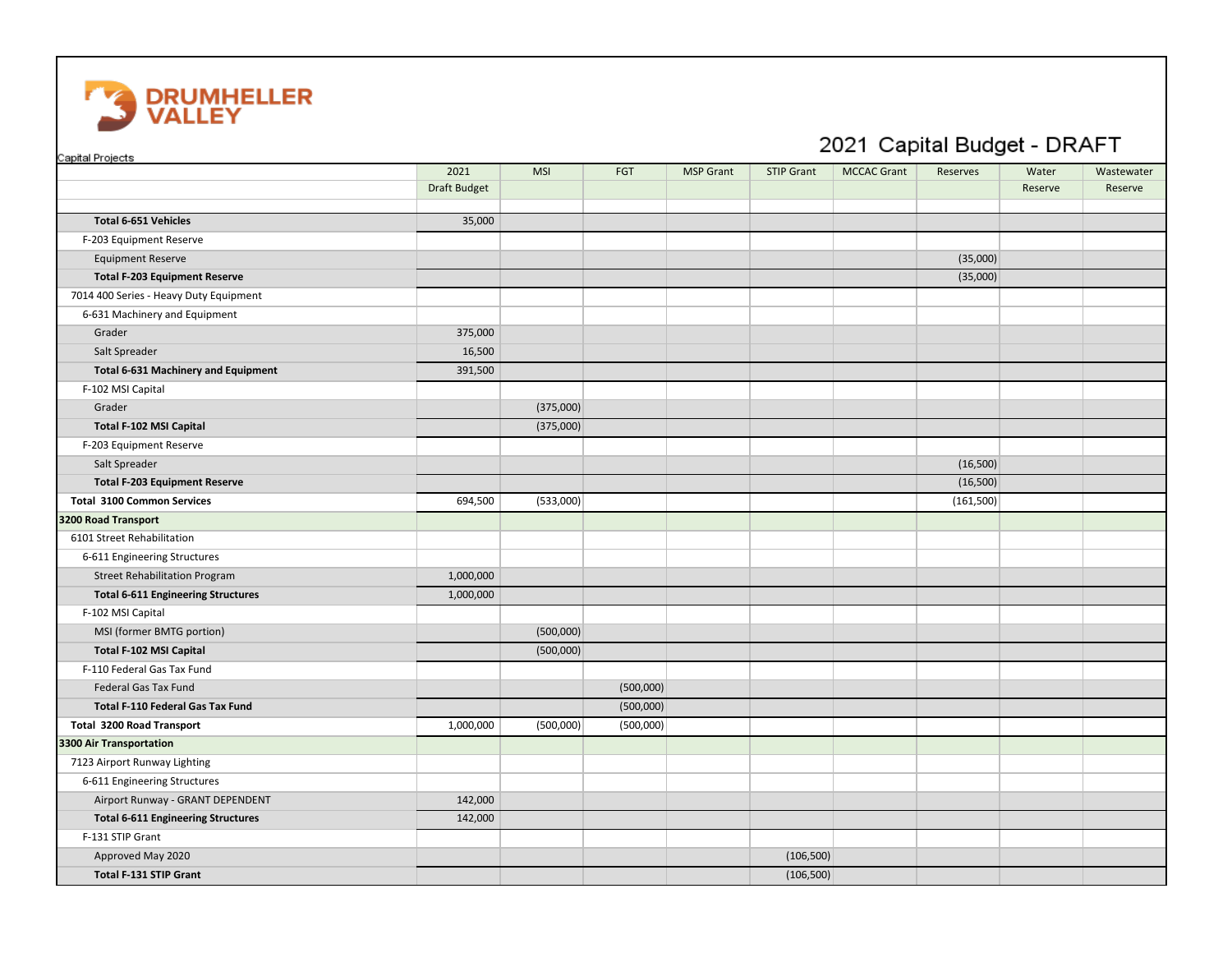

| Capital Projects                                            |                                                                                                                             |  |  |  |            | 2021 Capital Budget - DRAFT |          |           |          |
|-------------------------------------------------------------|-----------------------------------------------------------------------------------------------------------------------------|--|--|--|------------|-----------------------------|----------|-----------|----------|
|                                                             | 2021<br><b>MSI</b><br>FGT<br><b>MSP Grant</b><br><b>STIP Grant</b><br><b>MCCAC Grant</b><br>Reserves<br>Water<br>Wastewater |  |  |  |            |                             |          |           |          |
|                                                             | <b>Draft Budget</b>                                                                                                         |  |  |  |            |                             |          | Reserve   | Reserve  |
| F-201 Transportation Reserve                                |                                                                                                                             |  |  |  |            |                             |          |           |          |
| <b>Transportation Reserve</b>                               |                                                                                                                             |  |  |  |            |                             | (35,500) |           |          |
| <b>Total F-201 Transportation Reserve</b>                   |                                                                                                                             |  |  |  |            |                             | (35,500) |           |          |
| <b>Total 3300 Air Transportation</b>                        | 142,000                                                                                                                     |  |  |  | (106, 500) |                             | (35,500) |           |          |
| 4100 Water Supply & Distribution                            |                                                                                                                             |  |  |  |            |                             |          |           |          |
| 7114 THM Control                                            |                                                                                                                             |  |  |  |            |                             |          |           |          |
| 6-611 Engineering Structures                                |                                                                                                                             |  |  |  |            |                             |          |           |          |
| Disinfection Byproducts Management Plan                     | 16,210                                                                                                                      |  |  |  |            |                             |          |           |          |
| <b>Total 6-611 Engineering Structures</b>                   | 16,210                                                                                                                      |  |  |  |            |                             |          |           |          |
| F-208 Water Reserve                                         |                                                                                                                             |  |  |  |            |                             |          |           |          |
| <b>Water Reserve</b>                                        |                                                                                                                             |  |  |  |            |                             |          | (16, 210) |          |
| <b>Total F-208 Water Reserve</b>                            |                                                                                                                             |  |  |  |            |                             |          | (16, 210) |          |
| Total 4100 Water Supply & Distribution                      | 16,210                                                                                                                      |  |  |  |            |                             |          | (16, 210) |          |
| 4200 Sewage                                                 |                                                                                                                             |  |  |  |            |                             |          |           |          |
| 7021 Sanitary Sewage and Treatment Improvements/Maintenance |                                                                                                                             |  |  |  |            |                             |          |           |          |
| 6-611 Engineering Structures                                |                                                                                                                             |  |  |  |            |                             |          |           |          |
| <b>Utility Security Upgrades</b>                            | 16,500                                                                                                                      |  |  |  |            |                             |          |           |          |
| <b>Total 6-611 Engineering Structures</b>                   | 16,500                                                                                                                      |  |  |  |            |                             |          |           |          |
| F-207 Wastewater Reserve                                    |                                                                                                                             |  |  |  |            |                             |          |           |          |
| <b>WasteWater Reserve</b>                                   |                                                                                                                             |  |  |  |            |                             |          |           | (16,500) |
| <b>Total F-207 Wastewater Reserve</b>                       |                                                                                                                             |  |  |  |            |                             |          |           | (16,500) |
| 7046 Lift Stations - Buildings                              |                                                                                                                             |  |  |  |            |                             |          |           |          |
| 6-621 Buildings                                             |                                                                                                                             |  |  |  |            |                             |          |           |          |
| Safety Assessment - Lift Stations                           | 17,000                                                                                                                      |  |  |  |            |                             |          |           |          |
| <b>Total 6-621 Buildings</b>                                | 17,000                                                                                                                      |  |  |  |            |                             |          |           |          |
| F-207 Wastewater Reserve                                    |                                                                                                                             |  |  |  |            |                             |          |           |          |
| Sewer Reserve                                               |                                                                                                                             |  |  |  |            |                             |          |           | (17,000) |
| <b>Total F-207 Wastewater Reserve</b>                       |                                                                                                                             |  |  |  |            |                             |          |           | (17,000) |
| Total 4200 Sewage                                           | 33,500                                                                                                                      |  |  |  |            |                             |          |           | (33,500) |
| 5100 Family & Communuity Support Services                   |                                                                                                                             |  |  |  |            |                             |          |           |          |
| 7145 CDSP Equipment                                         |                                                                                                                             |  |  |  |            |                             |          |           |          |
| 6-611 Engineering Structures                                |                                                                                                                             |  |  |  |            |                             |          |           |          |
| Client Database Virtual Hub                                 | 10,000                                                                                                                      |  |  |  |            |                             |          |           |          |
| <b>Art Casing</b>                                           | 5,000                                                                                                                       |  |  |  |            |                             |          |           |          |
| <b>Block Buddy Trailer with Wrap</b>                        | 7,000                                                                                                                       |  |  |  |            |                             |          |           |          |
| <b>Total 6-611 Engineering Structures</b>                   | 22,000                                                                                                                      |  |  |  |            |                             |          |           |          |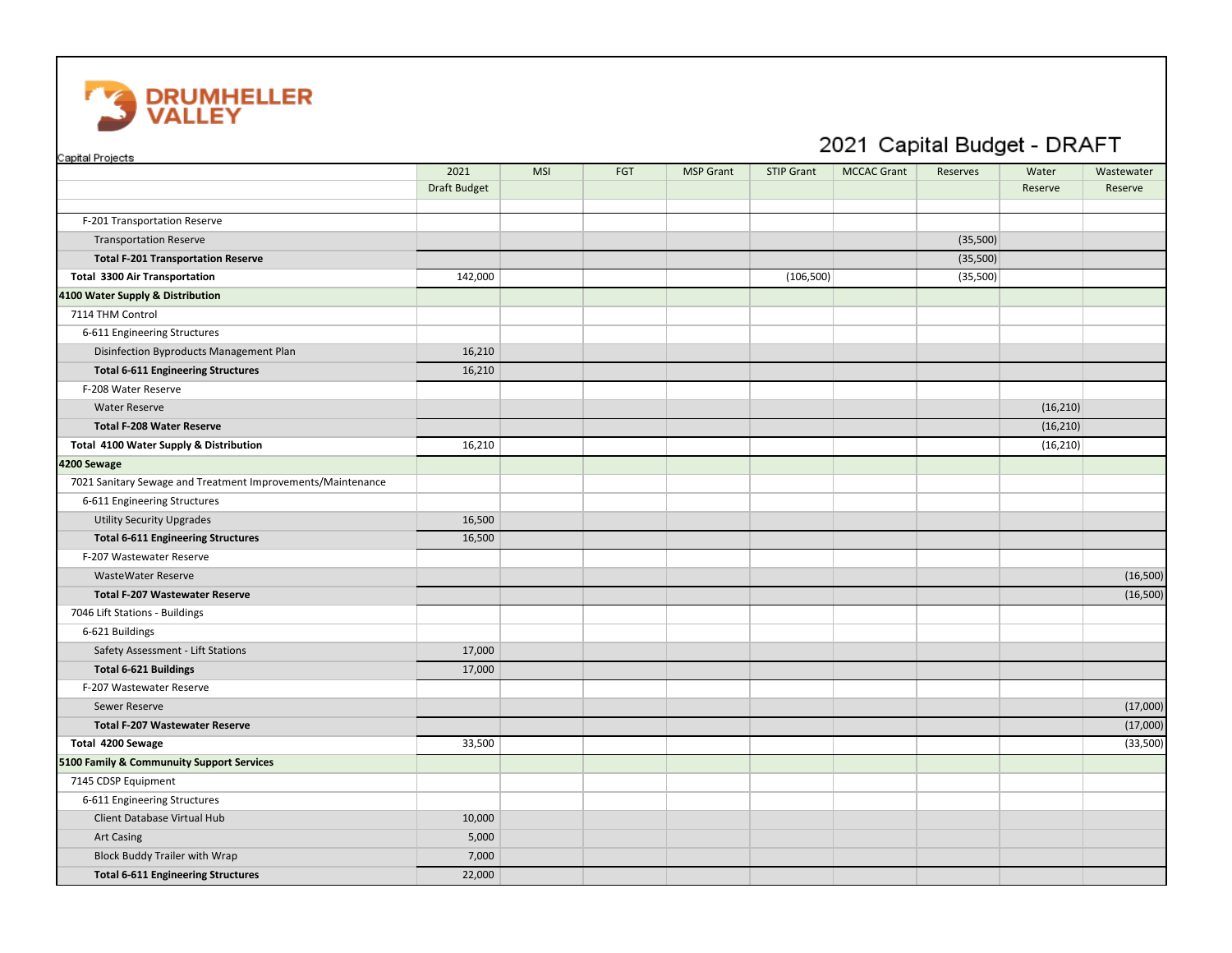

| Capital Projects                                  |                     |            |     |                  |                   | 2021 Capital Budget - DRAFT |           |         |            |
|---------------------------------------------------|---------------------|------------|-----|------------------|-------------------|-----------------------------|-----------|---------|------------|
|                                                   | 2021                | <b>MSI</b> | FGT | <b>MSP Grant</b> | <b>STIP Grant</b> | <b>MCCAC Grant</b>          | Reserves  | Water   | Wastewater |
|                                                   | <b>Draft Budget</b> |            |     |                  |                   |                             |           | Reserve | Reserve    |
| F-203 Equipment Reserve                           |                     |            |     |                  |                   |                             |           |         |            |
| <b>Equipment Reserve</b>                          |                     |            |     |                  |                   |                             | (22,000)  |         |            |
| <b>Total F-203 Equipment Reserve</b>              |                     |            |     |                  |                   |                             | (22,000)  |         |            |
| Total 5100 Family & Communuity Support Services   | 22,000              |            |     |                  |                   |                             | (22,000)  |         |            |
| 5600 Cemeteries and Columbariums                  |                     |            |     |                  |                   |                             |           |         |            |
| 7062 Cemetery                                     |                     |            |     |                  |                   |                             |           |         |            |
| 6-611 Engineering Structures                      |                     |            |     |                  |                   |                             |           |         |            |
| Phase 3 - Erosion/Sediment Control                | 25,000              |            |     |                  |                   |                             |           |         |            |
| <b>Total 6-611 Engineering Structures</b>         | 25,000              |            |     |                  |                   |                             |           |         |            |
| F-201 Transportation Reserve                      |                     |            |     |                  |                   |                             |           |         |            |
| <b>Transpotation Reserve</b>                      |                     |            |     |                  |                   |                             | (25,000)  |         |            |
| <b>Total F-201 Transportation Reserve</b>         |                     |            |     |                  |                   |                             | (25,000)  |         |            |
| 7126 Cemetery - Phase 2 Beautification            |                     |            |     |                  |                   |                             |           |         |            |
| 6-611 Engineering Structures                      |                     |            |     |                  |                   |                             |           |         |            |
| Cemetery - Phase 2 Vegetation Upgrade             | 25,000              |            |     |                  |                   |                             |           |         |            |
| <b>Total 6-611 Engineering Structures</b>         | 25,000              |            |     |                  |                   |                             |           |         |            |
| F-201 Transportation Reserve                      |                     |            |     |                  |                   |                             |           |         |            |
| <b>Transportation Reserve</b>                     |                     |            |     |                  |                   |                             | (25,000)  |         |            |
| <b>Total F-201 Transportation Reserve</b>         |                     |            |     |                  |                   |                             | (25,000)  |         |            |
| <b>Total 5600 Cemeteries and Columbariums</b>     | 50,000              |            |     |                  |                   |                             | (50,000)  |         |            |
| 7200 Recreation and Parks                         |                     |            |     |                  |                   |                             |           |         |            |
| 7061 Parks and Trailways                          |                     |            |     |                  |                   |                             |           |         |            |
| 6-611 Engineering Structures                      |                     |            |     |                  |                   |                             |           |         |            |
| Rotary Park - Dinosaur Rehabilitation/Replacement | 20,000              |            |     |                  |                   |                             |           |         |            |
| <b>Total 6-611 Engineering Structures</b>         | 20,000              |            |     |                  |                   |                             |           |         |            |
| F-201 Transportation Reserve                      |                     |            |     |                  |                   |                             |           |         |            |
| Rotary Park - Dinosaur Rehabilitation/Replacement |                     |            |     |                  |                   |                             | (20,000)  |         |            |
| <b>Total F-201 Transportation Reserve</b>         |                     |            |     |                  |                   |                             | (20,000)  |         |            |
| 7077 Beautification                               |                     |            |     |                  |                   |                             |           |         |            |
| 6-611 Engineering Structures                      |                     |            |     |                  |                   |                             |           |         |            |
| Beautification (\$47,650 carry fwd from 2020)     | 27,350              |            |     |                  |                   |                             |           |         |            |
| <b>Total 6-611 Engineering Structures</b>         | 27,350              |            |     |                  |                   |                             |           |         |            |
| F-201 Transportation Reserve                      |                     |            |     |                  |                   |                             |           |         |            |
| <b>Transportation Reserve</b>                     |                     |            |     |                  |                   |                             | (27, 350) |         |            |
| <b>Total F-201 Transportation Reserve</b>         |                     |            |     |                  |                   |                             | (27, 350) |         |            |
| 7078 Trailways - New Pavement                     |                     |            |     |                  |                   |                             |           |         |            |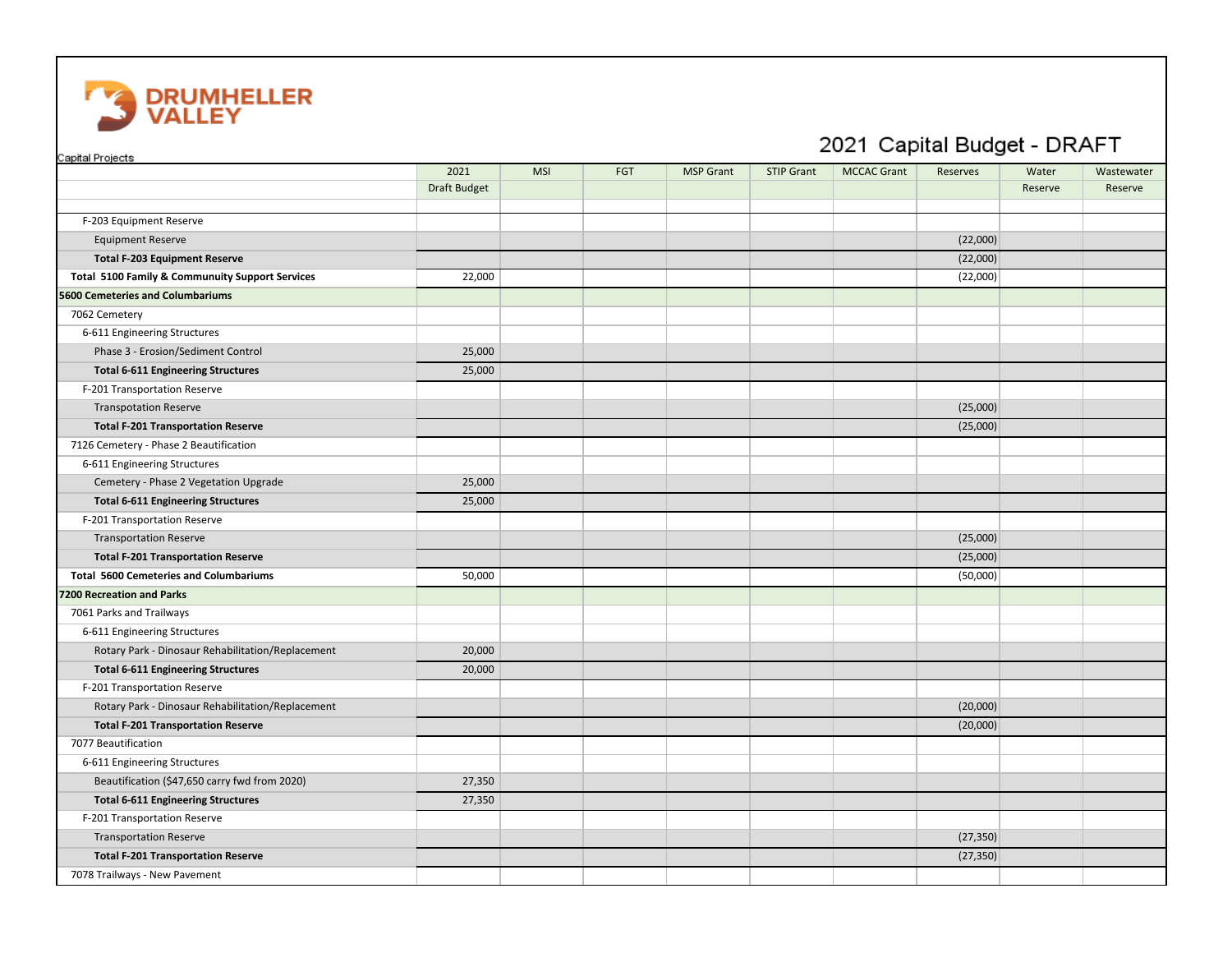

## Capital Projects 2021 | MSI | FGT | MSP Grant | STIP Grant | MCCAC Grant | Reserves | Water | Wastewater Draft Budget | Reserve | Reserve | Reserve | Reserve | Reserve | Reserve | Reserve 6-611 Engineering Structures New Trail Development 25,000 **Total 6-611 Engineering Structures** 25,000 F-201 Transportation Reserve Transportation Reserve (25,000) **Total F-201 Transportation Reserve** (25,000) 7111 Downtown Plaza 6-611 Engineering Structures Downtown Plaza - Approved Nov 30, 2020 - must be used by Dec 940,000 31, 2021 **Total 6-611 Engineering Structures** 8 and 8 and 8 and 940,000 F-132 MSP (Municipal Stimulus Program) Grant Downtown Plaza (940,000) **Total F-132 MSP (Municipal Stimulus Program) Grant** (940,000) 7127 Energy Conservation Recreation Facilities 6-611 Engineering Structures Energy Conservation - Phase 2 (Engineering Report: Aquaplex \$20k, 60,000 Arena \$20k, BCF \$20k) **Total 6-611 Engineering Structures** 60,000 F-126 Mun Climate Action Centre Grant MCCAC Grant - Phase 2 (60,000) **Total F-126 Mun Climate Action Centre Grant** (60,000) **Total 7200 Recreation and Parks** (92,350) **1,072,350 (940,000)** (72,350 (60,000) (72,350) (72,350) **7400 Community Halls, Libraries** 7094 BCF 6-621 Buildings Audio/Visual Upgrade/Replacement 194,000 **Total 6-621 Buildings** 194,000 F-102 MSI Capital Audio/Visual Upgrade/Replacement (194,000) (194,000) **Total F-102 MSI Capital** (194,000) 7106 BCF Equipment 6-621 Buildings Dance Floor Replacement 30,000 **Total 6-621 Buildings** 30,000 6-631 Machinery and Equipment

## 2021 Capital Budget - DRAFT